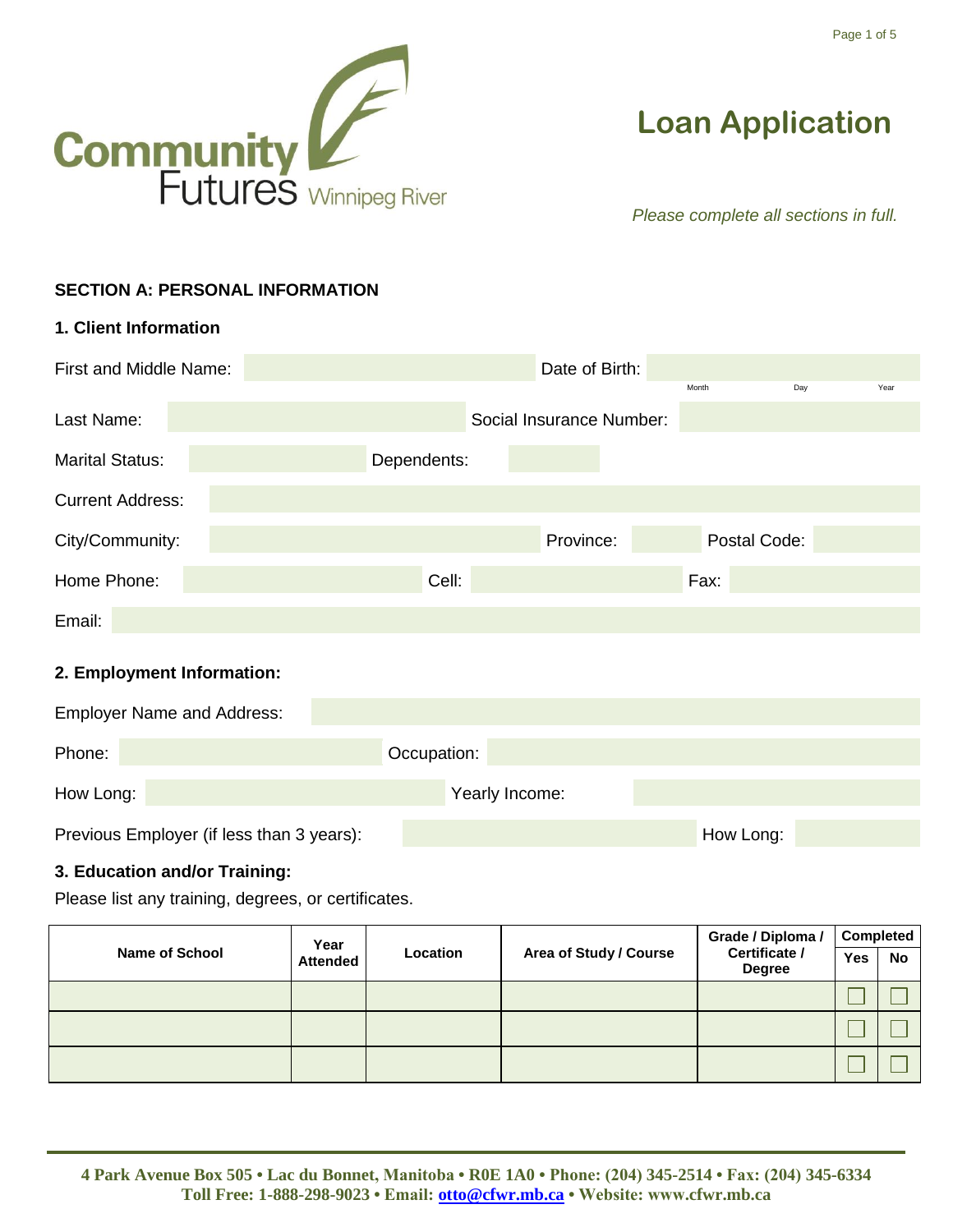## **4. Spouse's Information (if applicable):**

| Spouse's Name:                                                              |                                                                                | Date of Birth:                                                       | Month<br>Day   | Year      |  |
|-----------------------------------------------------------------------------|--------------------------------------------------------------------------------|----------------------------------------------------------------------|----------------|-----------|--|
| <b>Employer Name and Address:</b>                                           |                                                                                |                                                                      |                | Phone #:  |  |
| Occupation:                                                                 |                                                                                | How Long:                                                            | Yearly Income: |           |  |
| Previous Employer (if less than 3 years):                                   |                                                                                |                                                                      |                | How Long: |  |
| <b>SECTION B: BUSINESS INFORMATION</b>                                      |                                                                                |                                                                      |                |           |  |
| 1. Business Structure:                                                      | Sole                                                                           | Corporation                                                          | Partnership    |           |  |
|                                                                             |                                                                                | New - Proposed Business Start Date:                                  | Month          | Year      |  |
|                                                                             |                                                                                | Existing - Are previous financial statements available and attached? |                | Day       |  |
| <b>Business Name:</b>                                                       |                                                                                |                                                                      |                |           |  |
| <b>Business Mailing Address:</b>                                            |                                                                                |                                                                      |                |           |  |
| Location of Business (if different from above):                             |                                                                                |                                                                      |                |           |  |
| Phone:                                                                      | Fax:                                                                           |                                                                      | Email:         |           |  |
| Full-Time:<br>Part-Time:<br>Number of jobs being created (including owner): |                                                                                |                                                                      |                |           |  |
|                                                                             | Part-Time:<br>Full-Time:<br>Number of jobs being maintained (including owner): |                                                                      |                |           |  |

#### **2. Business Ownership:**

| Name of Owner | % of Ownership |
|---------------|----------------|
|               |                |
|               |                |
|               |                |

Please describe your business.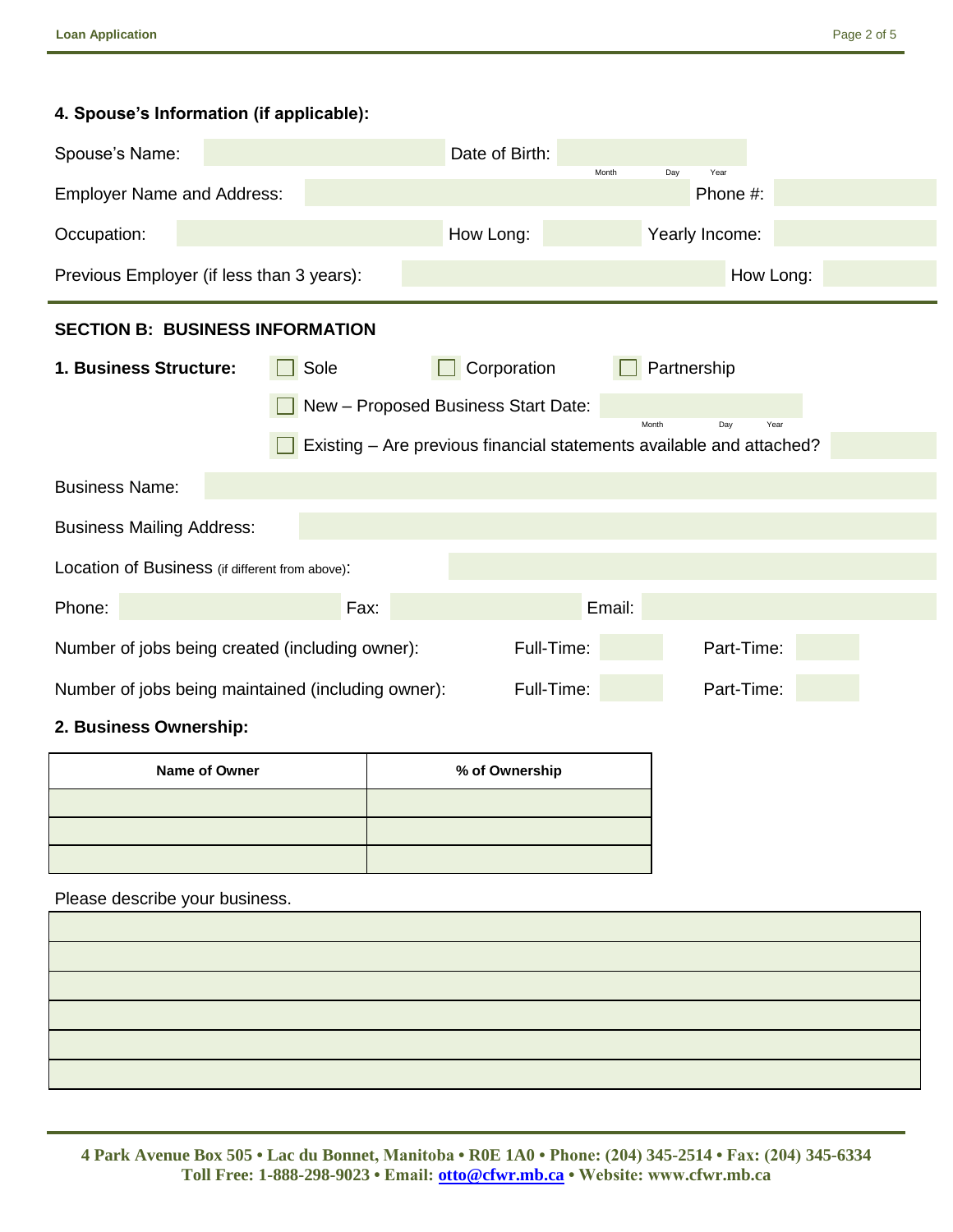Please provide details regarding the purpose of your loan request.

## **SECTION C: FINANCIAL INFORMATION**

| 1. Loan Request Breakdown:<br>2. Sources of Funding: |                   |                                       |                       |
|------------------------------------------------------|-------------------|---------------------------------------|-----------------------|
| Land                                                 | $\boldsymbol{\$}$ | Cash                                  | $\boldsymbol{\theta}$ |
| <b>Buildings</b>                                     | \$                | Assets                                | \$                    |
| Equipment                                            | \$                | Other                                 | \$                    |
| Vehicles                                             | \$                | <b>CFWR</b>                           | \$                    |
| Inventory                                            | \$                | Government (specify)                  | \$                    |
| Operating                                            | \$                | Government (specify)                  | \$                    |
| Licenses/Fees                                        | \$                | Government (specify)                  | $\boldsymbol{\theta}$ |
| <b>Other Borrowing Costs</b>                         | \$                | Other (specify)                       | $\boldsymbol{\theta}$ |
| Other (specify)                                      | \$                |                                       |                       |
|                                                      |                   |                                       |                       |
| <b>Total</b>                                         | \$                | <b>Total Financing</b>                | \$                    |
| 3. Summary of Net Worth:                             |                   | 4. Summary of Liabilities             |                       |
| Cash and/or Bank Balance                             | \$                | <b>Charge Accounts (Credit Cards)</b> | \$                    |
| <b>Real Estate</b>                                   | \$                | Mortgages                             | \$                    |
| Vehicles                                             | \$                | Loans - Vehicle                       | \$                    |
| Equipment                                            | \$                | Loans - Equipment                     | \$                    |
| Inventory                                            | \$                | Loans - Personal                      | \$                    |
| Other (specify)                                      | \$                | <b>Accounts Payable</b>               | \$                    |
| Other (specify)                                      | \$                | Other (specify)                       | \$                    |
| <b>Total Assets (A)</b>                              | \$                | <b>Total Liabilities (B)</b>          | \$                    |
| 5. Net Worth: $A - B =$<br>-\$                       |                   |                                       |                       |

## **6. Bank Information:**

| Bank Name:                                                                       | <b>Contact Name:</b> |      |
|----------------------------------------------------------------------------------|----------------------|------|
| Branch Address:                                                                  |                      |      |
| <b>Existing limit on Operating</b><br>Line of Credit (if applicable): $\sqrt{s}$ | Phone:               | Fax: |

**4 Park Avenue Box 505 • Lac du Bonnet, Manitoba • R0E 1A0 • Phone: (204) 345-2514 • Fax: (204) 345-6334 Toll Free: 1-888-298-9023 • Email: [otto@cfwr.mb.ca](mailto:otto@cfwr.mb.ca) • Website: www.cfwr.mb.ca**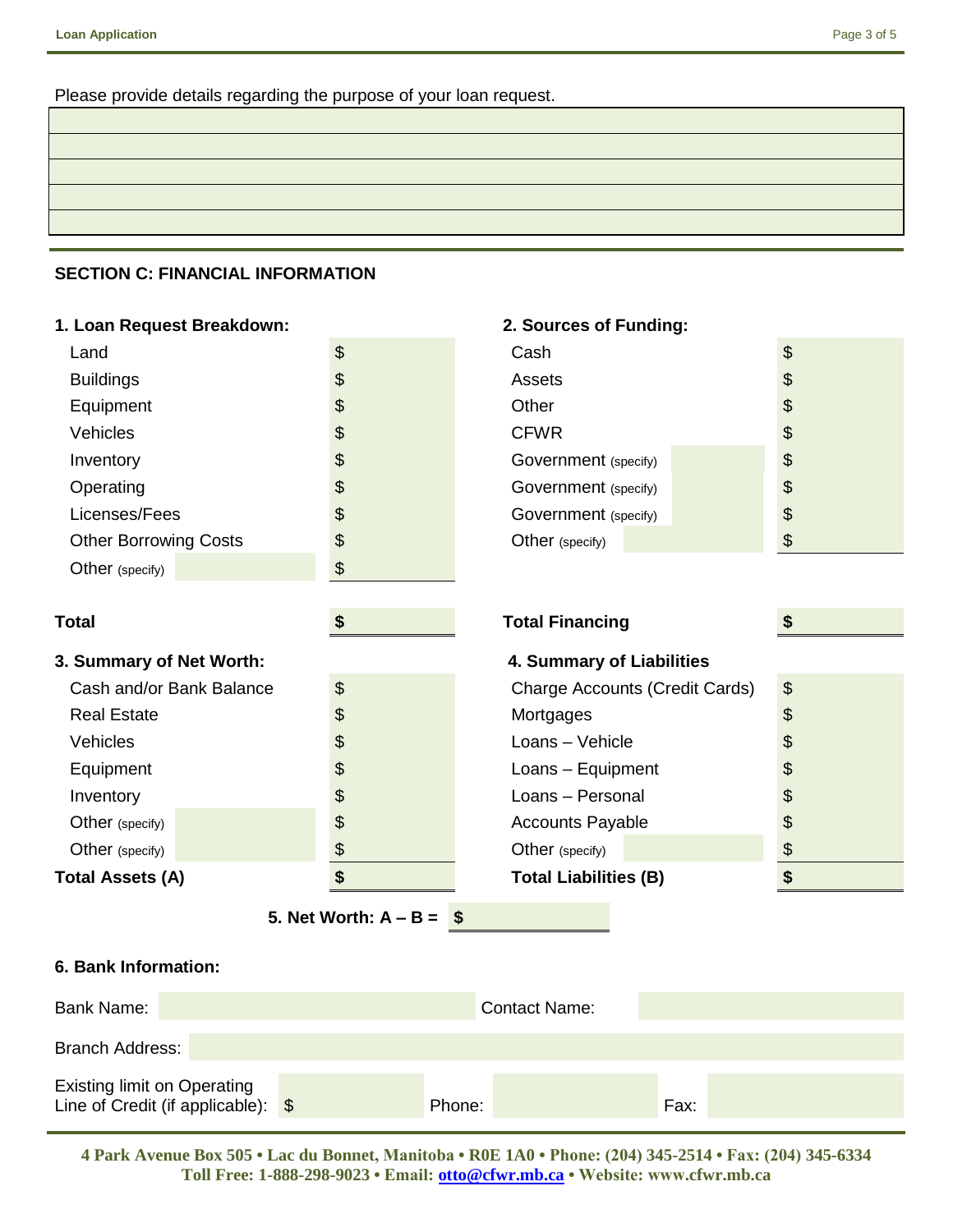#### **7. Details of Loans & Lines of Credit:**

 $\Box$  No

| <b>Holder of Debt</b><br>Name of Institution/Individual | <b>Purpose of Loan</b> | <b>Monthly Payment</b> |
|---------------------------------------------------------|------------------------|------------------------|
|                                                         |                        |                        |
|                                                         |                        |                        |
|                                                         |                        |                        |
|                                                         |                        |                        |

#### **8. Have you attempted to obtain business financing from any other sources?**

| Yes |  |
|-----|--|
|-----|--|

If no, please explain why financing was not sought from a bank or other source.

## **SECTION D: CREDIT INFORMATION & DISCLAIMER**

As the applicant, I/we permit Community Futures Winnipeg River (CFWR):

- to make any inquiries, credit checks, or searches needed to reach a decision on this application, and
- to share any credit information with any credit-reporting agency or anyone with whom they have financial relations.

#### **Declaration:**

As the applicant, I/we declare:

- that the statements and information in this form are for the purpose of obtaining financial assistance from CFWR,
- that to the best of my/our knowledge and belief, they are true and correct,
- that none of the applicants of this proposal is an undischarged bankrupt or has any bankruptcy proceedings against them,
- that I/we are not a spouse or child of an employee or director of CFWR,
- that if I/we am/are otherwise related to an employee or director of CFWR, I/we will report the relationship to the loans officer upon submission of this application.

| <b>Witness Signature</b>                                                                                                                                              | <b>Applicant Signature</b> | Date |
|-----------------------------------------------------------------------------------------------------------------------------------------------------------------------|----------------------------|------|
|                                                                                                                                                                       |                            |      |
| <b>Witness Signature</b>                                                                                                                                              | <b>Applicant Signature</b> | Date |
| Providing the information in this box is voluntary. It is used for statistical and program planning purposes. Do<br>you consider yourself to be:<br><b>Indigenous</b> |                            |      |
| <b>Person with a disability</b>                                                                                                                                       |                            |      |

**Woman**